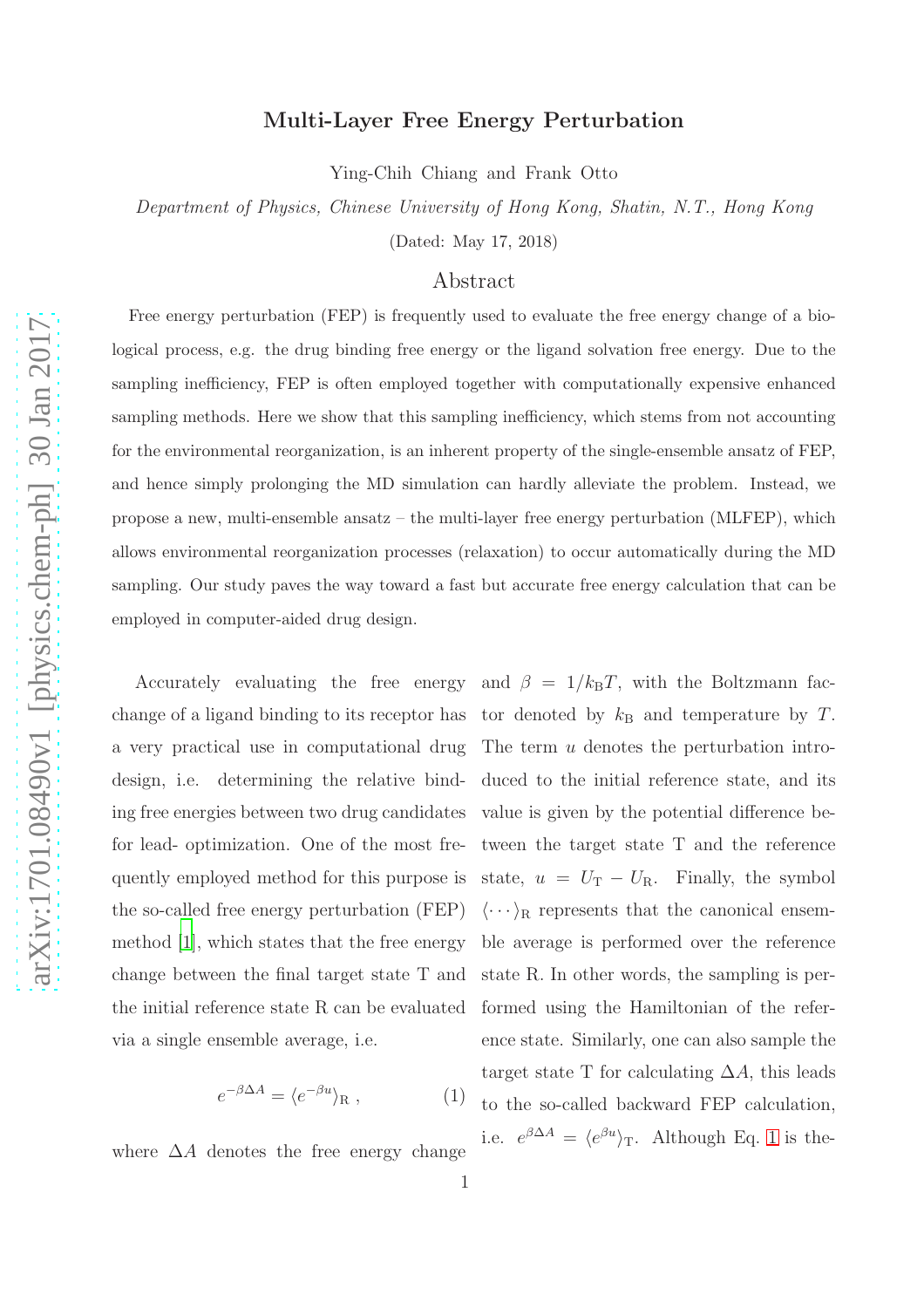ensemble average often suffers from a problem of the sampling inefficiency. While plenty of methods, e.g. stratification (multi-step FEP) [\[2](#page-3-1), [3](#page-3-2)], confine-and-release method [\[4](#page-3-3)– [6\]](#page-3-4), or replica-exchange molecular dynamics (with solute tempering) [\[7](#page-3-5)[–12\]](#page-4-0), have been developed to improve the sampling efficiency and hence advance the FEP convergence, the current computational cost of using enhanced sampling methods combined with FEP is still rather prohibitive to be regularly applied in drug design [\[13](#page-4-1), [14](#page-4-2)]. Hence, further pursuing an accurate but fast free energy method is still desirable.

Previously we have shown that the insufficient sampling comes from missing the environmental reorganization [\[15\]](#page-4-3), e.g. allowing the water to move or reorient to accommodate the inserted ligand (perturbation). This process is a type of relaxation process, which is well studied in gas phase reactions. For instance, consider the quantum nuclear dynamics [\[16](#page-4-4)[–18](#page-4-5)] during the interatomic/intermolecular Coulombic decay pro-cess (ICD) [\[19](#page-4-6)[–24\]](#page-4-7), in the neon dimer [\[17,](#page-4-8) [25\]](#page-4-9). After introducing a strong perturbation to the system (ionizing an inner valence electron on Ne), the system quickly responds to this perturbation by emitting one electron on the neighboring Ne, resulting in a  $Ne<sup>+</sup>-Ne<sup>+</sup>$ state that undergoes Coulomb explosion to

oretically exact, numerically evaluating the lower the system (free) energy. Clearly, the nuclear motion in the electronic decay process is always governed by the corresponding Hamiltonian of a specific electronic state [\[16\]](#page-4-4). Similarly, in the classical molecular dynamics, the molecular motion is also governed by the Hamiltonian of the simulated system. The only difference is that the classical system is described by Newtonian mechanics [\[26\]](#page-4-10) with force fields [\[27](#page-4-11)].

> Let us now consider a common illustrative example in free energy calculations, namely, the ligand solvation process. According to Eq. [1,](#page-0-0) collecting the ensemble governed by the Hamiltonian of reference state R (ligand and water solvent are separated) is sufficient for correctly evaluating  $\Delta A$ . However, as illustrated in Fig. [1,](#page-2-0) the two end states can have very different potential energy landscapes so that their associated probability distributions center at different geometries, as indicated by the dotted curves in Fig. [1.](#page-2-0) Consequently, when sampling the distribution via MD simulation in order to sample all possible conformations of the reference state R, one faces the sampling inefficiency because the relevant microstates belonging to the target state T are generally missed, leading to a non-converged free energy result. This problem can be solved by introducing the reorganization process (relaxation) into the sampling procedure by start-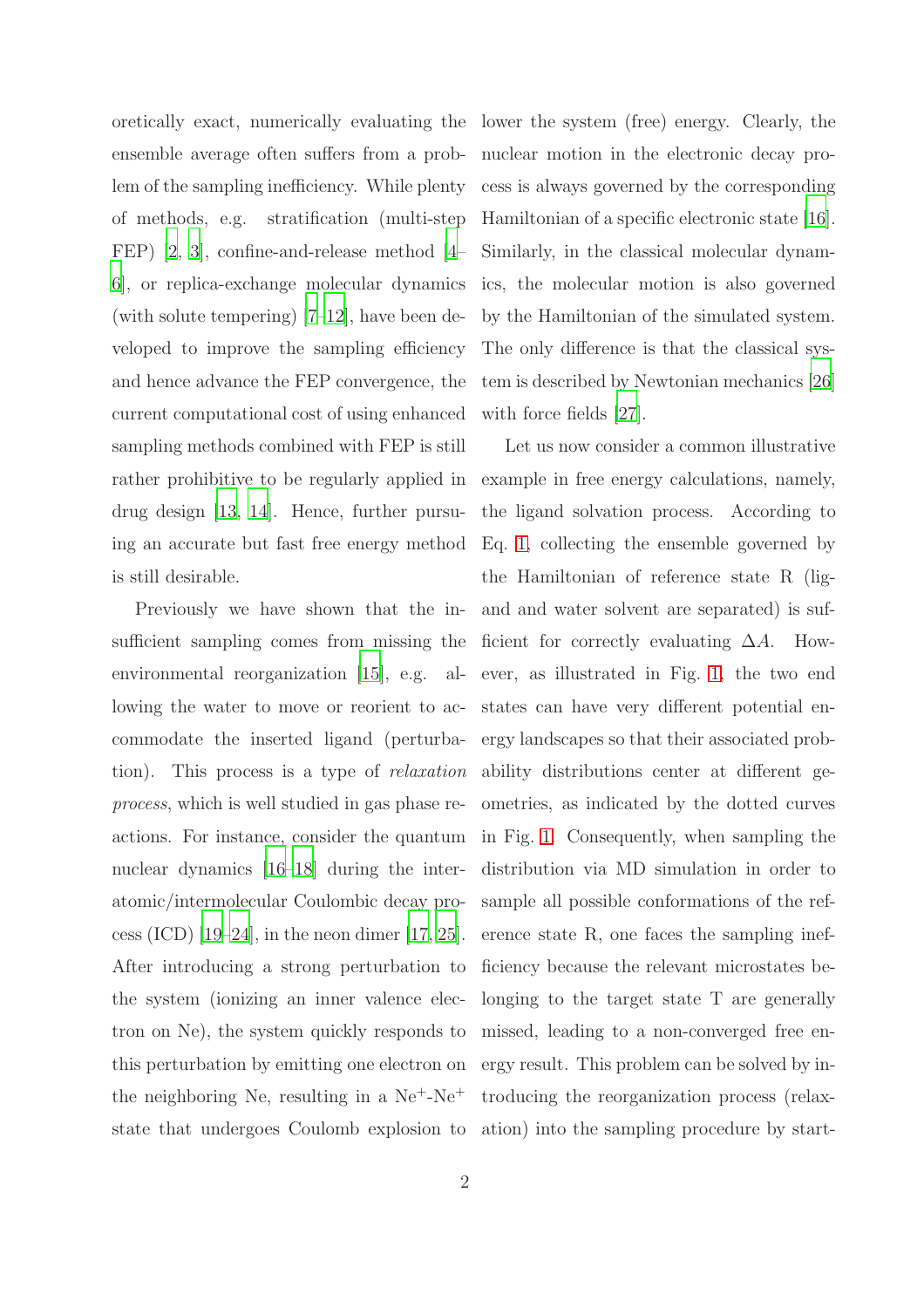<span id="page-2-0"></span>

FIG. 1: Local potential trap and the insufficient sampling problem. The reference state R and the target state T have their own potential landscapes (solid curves) that confine the sampled probability distributions (dotted curves). When any conformation that belongs

to the distribution of R is placed on the landscape of T, it will move according to the Hamiltonian of T, leading to the reorganization process.

ing at the same conformation as reference state R but performing the MD simulation based on the Hamiltonian of target state T, see e.g. the orange dotted curve in Fig. [1.](#page-2-0) While this idea may not be so familiar to the native biophysics society, its quantum version is regularly performed in studying gas phase molecular dynamics involving multiple electronic states [\[16](#page-4-4)[–18](#page-4-5), [28,](#page-4-12) [29](#page-4-13)]. Furthermore, our approach is very different from contemporary enhanced sampling schemes, e.g. increasing temperature to overcome the potential barrier, adding a biasing potential to flatten the potential landscape, or even using the "adiabatic" potential (black curve) for sampling [\[30\]](#page-4-14). These schemes focus on forcing the MD sampling to explore a larger conformational space but continue using Eq. [1](#page-0-0) to evaluate  $\Delta A$ . Rather, we believe that the insufficient sampling problem is an inherent property such that the best way to solve it is to use a different working equation than Eq. [1.](#page-0-0)

Does such a new equation, which allows the system to relax automatically during the simulation, exist? Exploiting the fact that  $e^{-\beta \Delta A}$  is a constant under the given NVT ensemble, further imposing one additional sampling over a normalized distribution will not change its value, e.g.  $\langle e^{-\beta \Delta A} \rangle_T = e^{-\beta \Delta A}$ , as long as the sampling is sufficient. Hence we have,

<span id="page-2-1"></span>
$$
e^{-\beta \Delta A} = \langle \langle e^{-\beta u} \rangle_R \rangle_T , \qquad (2)
$$

where the definitions of all symbols are identical with Eq. [1.](#page-0-0) In Eq. [2,](#page-2-1) we further imposed the sampling over the distribution of target state T, which does not affect  $\Delta A$ , since its value is already determined at the sampling of the reference state R. While Eq. [2](#page-2-1) seems to introduce more effort in MD sampling to evaluate  $\Delta A$ , this equation actually allows the environmental reorganization. Let us explain. When evaluating Eq. [2,](#page-2-1) one first performs a short equilibrium sampling to collect the microstates that belongs to state T, and then from each microstate (each frame of the collected trajectory) one performs an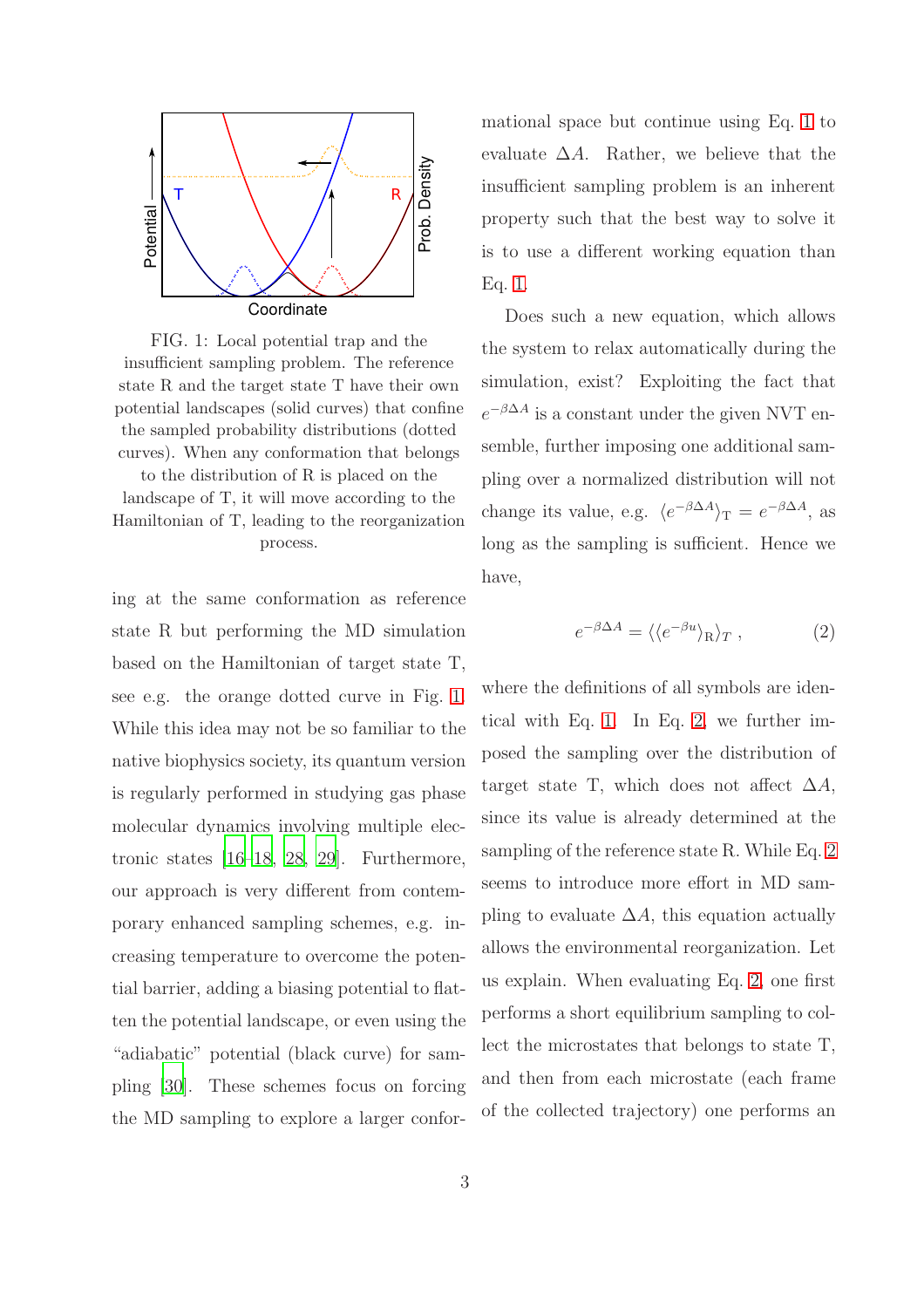MD sampling using the Hamiltonian of state to distinguish it from the virtual substitution R to evaluate the free energy change within this simulation. Thus, each microstate of state T gives one  $e^{-\beta \Delta A}$  that will later participate in the ensemble average over state T. Interestingly, for each microstate, the sampling now always begins at a non-equilibrium high energy conformation. This conformation will then undergo a relaxation process automatically due to the governing Hamiltonian, and hence the sampling is more efficient than waiting for rare events to happen. For practical purposes, Eq. [2](#page-2-1) can also be expressed in a reversed sampling form that reads,

<span id="page-3-6"></span>
$$
e^{\beta \Delta A} = \langle e^{\beta \Delta A} \rangle_{\mathcal{R}} = \langle \langle e^{\beta u} \rangle_{\mathcal{T}} \rangle_{R} . \qquad (3)
$$

This new format describes the process in Fig. [1:](#page-2-0) start the sampling under the reference state R, and then introduce the environmental reorganization via the relaxation process governed by the target state T. One additional advantage of Eq. [3](#page-3-6) is that we can now assign a common reference state R and save the trajectory for evaluating  $\Delta A$  between the reference state and different target states. This can further save some computational effort. Finally, since Eqs. [2-](#page-2-1)[3](#page-3-6) already go beyond the usual FEP theory, we will term our new approach as the multi-layer free energy perturbation (MLFEP), in order scan (VSS) [\[15,](#page-4-3) [31\]](#page-4-15) which is purely based on a single-ensemble approach but also has a dual sampling format.

- <span id="page-3-0"></span>[1] R. W. Zwanzig, J. Chem. Phys. 22, 1420 (1954).
- <span id="page-3-1"></span>[2] J. P. Valleau and D. N. Card, J. Chem. Phys. 57, 5457 (1972).
- <span id="page-3-2"></span>[3] A. Pohorille, C. Jarzynski, and C. Chipot, J. Phys. Chem. B 114, 10235 (2010).
- <span id="page-3-3"></span>[4] S. Boresch, F. Tettinger, M. Leitgeb, and M. Karplus, J. Phys. Chem. B 107, 9535 (2003).
- [5] H.-J. Woo and B. Roux, Proc. Natl. Acad. Sci. USA 102, 6825 (2005).
- <span id="page-3-4"></span>[6] D. L. Mobley, J. D. Chodera, and K. A. Dill, J. Chem. Theory Comput. 3, 1231 (2007).
- <span id="page-3-5"></span>[7] Y. Sugita and Y. Okamoto, Chem. Phys. Lett. 314, 141 (1999).
- [8] Y. Sugita, A. Kitao, and Y. Okamoto, J. Chem. Phys. 113, 6042 (2000).
- [9] P. Liu, B. Kim, R. A. Friesner, and B. J. Berne, Proc. Natl. Acad. Sci. USA 102, 13749 (2005).
- [10] L. Wang, R. A. Friesner, and B. J. Berne, J. Phys. Chem. B 115, 9431 (2011).
- [11] S. L. C. Moors, S. Michielssens, and A. Ceulemans, J. Chem. Theory Comput.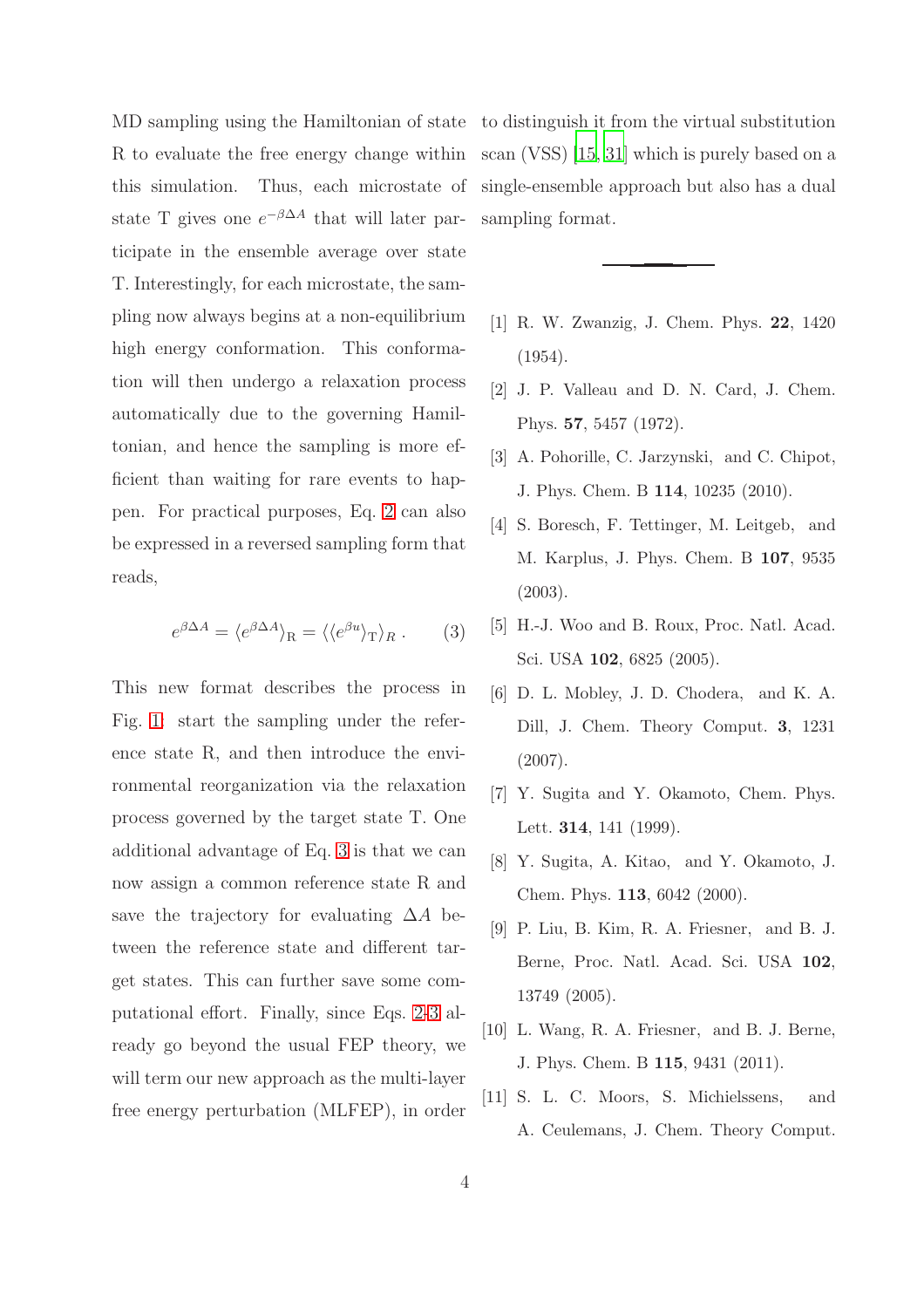7, 231 (2011).

- <span id="page-4-0"></span>[12] L. Wang, B. J. Berne, and R. A. Friesner, Proc. Natl. Acad. Sci. USA 109, 1937 (2012).
- <span id="page-4-1"></span>[13] L. Wang *et al.*, J. Am. Chem. Soc. 137, 2695 (2015).
- <span id="page-4-2"></span>[14] N. M. Lin, L. Wang, R. Abel, and D. L. Mobley, J. Chem. Theory Comput. 12, 4620 (2016).
- <span id="page-4-3"></span>[15] Y.-C. Chiang, Y. T. Pang, and Y. Wang, J. Chem. Phys. 145, 234109 (2016).
- <span id="page-4-4"></span>[16] E. Pahl, H.-D. Meyer, and L. S. Cederbaum, Z. Phys. D 38, 215 (1996).
- <span id="page-4-8"></span>[17] S. Scheit *et al.*, J. Chem. Phys. 121, 8393 (2004).
- <span id="page-4-5"></span>[18] Y.-C. Chiang, F. Otto, H.-D. Meyer, and L. S. Cederbaum, Phys. Rev. Lett. 107, 173001 (2011).
- <span id="page-4-6"></span>[19] L. S. Cederbaum, J. Zobeley, and F. Tarantelli, Phys. Rev. Lett. 79, 4778 (1997).
- [20] N. Sisourat, N. V. Kryzhevoi, P. Kolorenč, S. Scheit, T. Jahnke, and L. S. Cederbaum, Nature Phys. 6, 508 (2010).
- [21] T. Jahnke *et al.*, Nature Phys. 6, 139 (2010).
- $[22]$  M. Mucke, M. Braune, S. Barth, M. Förstel, T. Lischke, V. Ulrich, T. Arion, U. Becker, A. Bradshaw, and U. Hergenhahn, Nature

Phys. 6, 143 (2010).

- [23] K. Gokhberg, P. Kolorenč, A. Kuleff, and L. Cederbaum, Nature 505, 661 (2014).
- <span id="page-4-7"></span>[24] V. Stumpf, K. Gokhberg, and L. Cederbaum, Nat. Chem. 8, 237 (2016).
- <span id="page-4-9"></span>[25] T. Jahnke *et al.*, Phys. Rev. Lett. 93, 163401 (2004).
- <span id="page-4-10"></span>[26] J. C. Phillips, R. Braun, W. Wang, J. Gumbart, E. Tajkhorshid, E. Villa, C. Chipot, R. D. Skeel, L. Kale, and K. Schulten, J. Comput. Chem. 26, 1781 (2005).
- <span id="page-4-11"></span>[27] K. Vanommeslaeghe, E. Hatcher, C. Acharya, S. Kundu, S. Zhong, J. Shim, E. Darian, O. Guvench, P. Lopes, I. Vorobyov, and A. D. M. Jr., J. Comput. Chem. 31, 671 (2010).
- <span id="page-4-12"></span>[28] H. Köppel, W. Domcke, and L. S. Cederbaum, Adv. Chem. Phys. 57, 59 (1984).
- <span id="page-4-13"></span>[29] W. Domcke, D. R. Yarkony, and H. K¨oppel, eds., *Conical Intersections: Electronic Structure, Dynamics & Spectroscopy* (World Scientific Publishing Co. Pte. Ltd., Singapore, 2004).
- <span id="page-4-14"></span>[30] C. D. Christ and W. F. van Gunsteren, J. Chem. Phys. 126, 184110 (2007).
- <span id="page-4-15"></span>[31] Y.-C. Chiang and Y. Wang, Biopolymers 105 (2016).